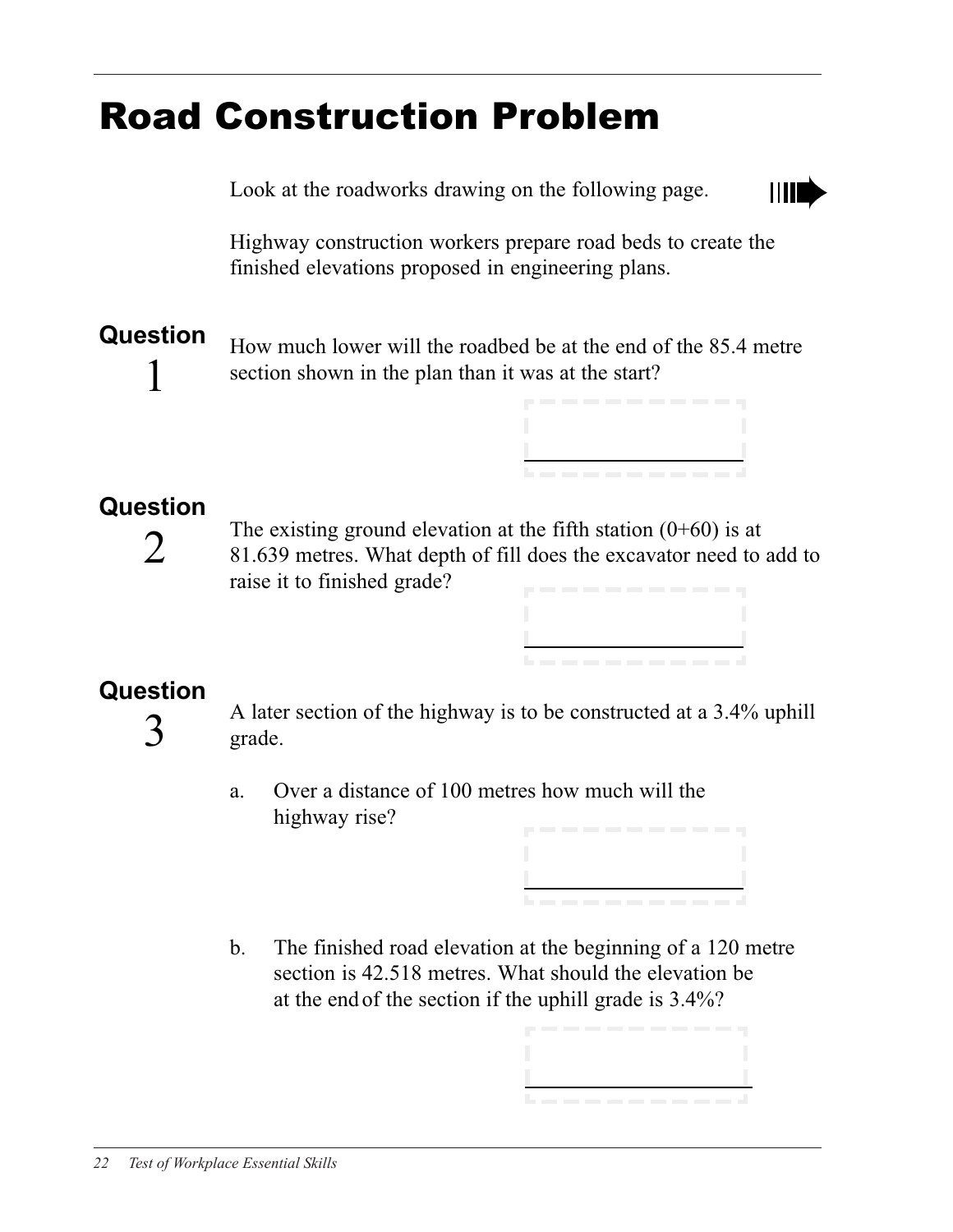|                                        | 83 |                      |                |                      |                                  |          |                |                        |  |  |
|----------------------------------------|----|----------------------|----------------|----------------------|----------------------------------|----------|----------------|------------------------|--|--|
|                                        |    |                      |                |                      | Finished Grade @ centerline      |          |                |                        |  |  |
|                                        | 82 |                      |                |                      |                                  |          |                |                        |  |  |
|                                        |    |                      |                |                      |                                  |          |                |                        |  |  |
|                                        | 81 |                      | Existing Grade |                      |                                  |          |                |                        |  |  |
|                                        |    |                      |                |                      |                                  |          |                |                        |  |  |
|                                        |    |                      |                | 100%                 |                                  |          |                |                        |  |  |
|                                        |    |                      |                |                      |                                  |          |                |                        |  |  |
| Proposed<br>Finished<br>Paving Elev's  |    | 82.518               | 82.368         | 82.218               | 82.068                           | 81.918   | 81.768         | 81.664                 |  |  |
| Existing<br>Elevations                 |    | 82.368               | 82.039         | 81.914               | 81.856                           | 81.639   | 81.450         | 81.508                 |  |  |
| Stationing                             |    | $\xrightarrow{0+00}$ | $e^{0+15}$     | $\xrightarrow{0+30}$ | $\overset{0+45}{\longleftarrow}$ | $0 + 60$ | $e^{0+75}$     | $\xrightarrow{0+85.4}$ |  |  |
|                                        |    |                      |                |                      |                                  |          |                |                        |  |  |
| Project: Roadworks - Thorncliffe Drive |    |                      |                |                      |                                  |          | Drawing 1 of 1 |                        |  |  |
| Drawn by: BT<br>Design: BT             |    |                      |                |                      |                                  |          |                |                        |  |  |
| Note: All measurements in metres       |    |                      |                |                      |                                  |          |                |                        |  |  |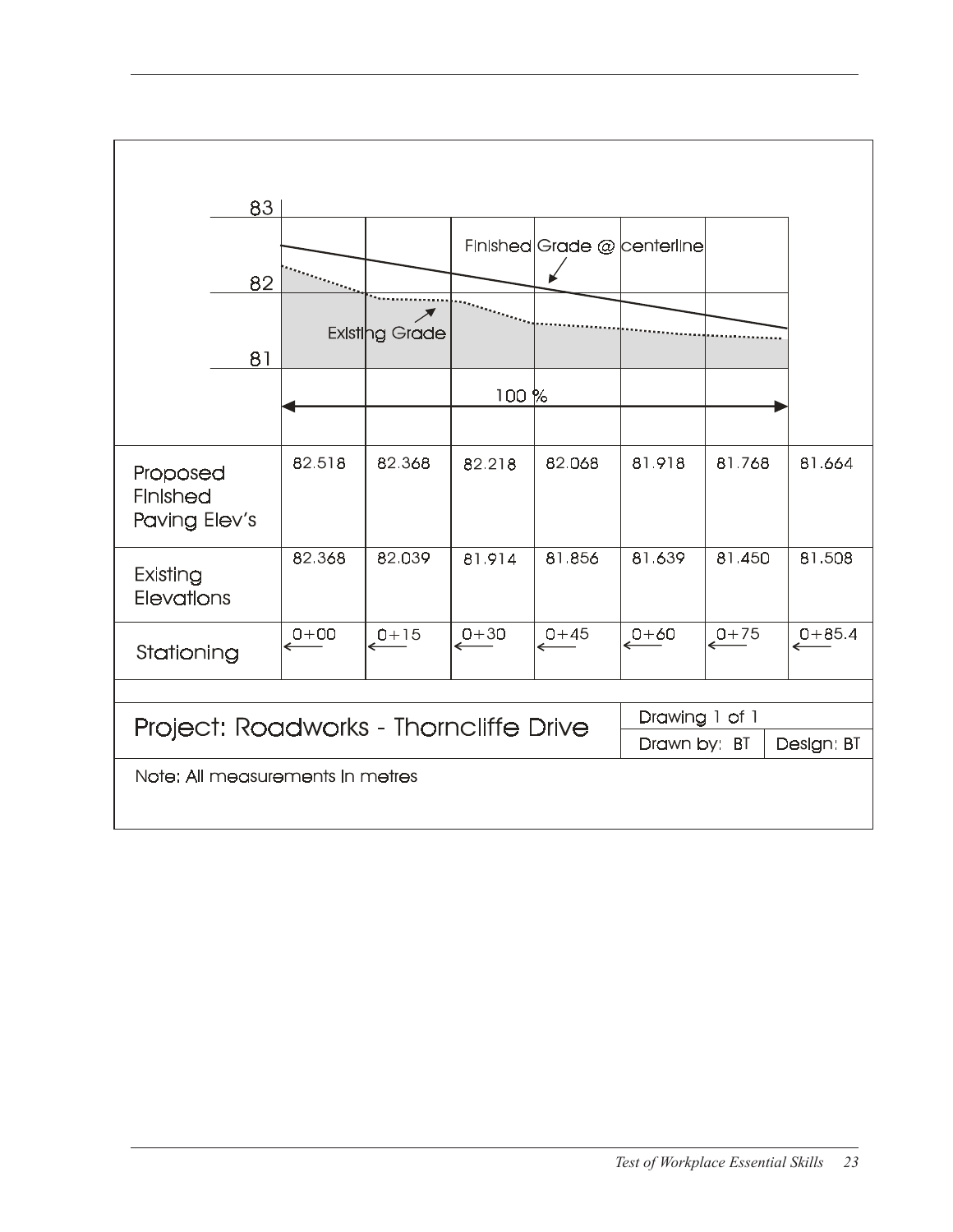## **Answers - Road Construction Problem**

- $\overline{L}$ How much lower will the roadbed be at the end of the 85.4 metre section shown in the plan than it was at the start?  $82.518 - 81.664 = .854$  metres
- $\overline{2}$ . The existing ground elevation at the fifth station  $(0+60)$  is at 81.639 metres. What depth of fill does the excavator need to add to raise it to finished grade?  $81.918 - 81.639 = .279$  metres
- $3.$ A later section of the highway is to be constructed at a 3.4% uphill grade.
	- a. Over a distance of 100 metres how much will the highway rise?  $100 \times 0.034 = 3.4$  metres
	- b. The finished road elevation at the beginning of a 120 metre section is 42.518 metres. What should the elevation be at the end of the section if the uphill grade is 3.4%?  $42.518 + (120 \times .034) = 46.598$

#### **Does TOWES test mathematics?**

This problem set, like most TOWES items, tests skills in more than one domain. The numeracy dimension of these questions involves some 'mathematical operations,' but a significant portion of the complexity in the first two questions comes from the need to search for information in a rather complex and unfamiliar document. This makes 'numeracy' a wider skill than merely knowing how to carry out isolated arithmetic 'operations.' In the workplace, the numbers needed to carry out a calculation are seldom 'given.' Workers need to navigate documents, take measurements, and make inferences to arrive at the correct values for any calculation. The actual arithmetic, like the addition and subtraction of decimals in the first two questions, is fairly straightforward.

Questions 3a and 3b ask the test taker to generalize the principle of 'slopes' illustrated in the first two questions. While the workplace context may be unfamiliar, test takers should be able to transfer knowledge and skills from other similar applications.